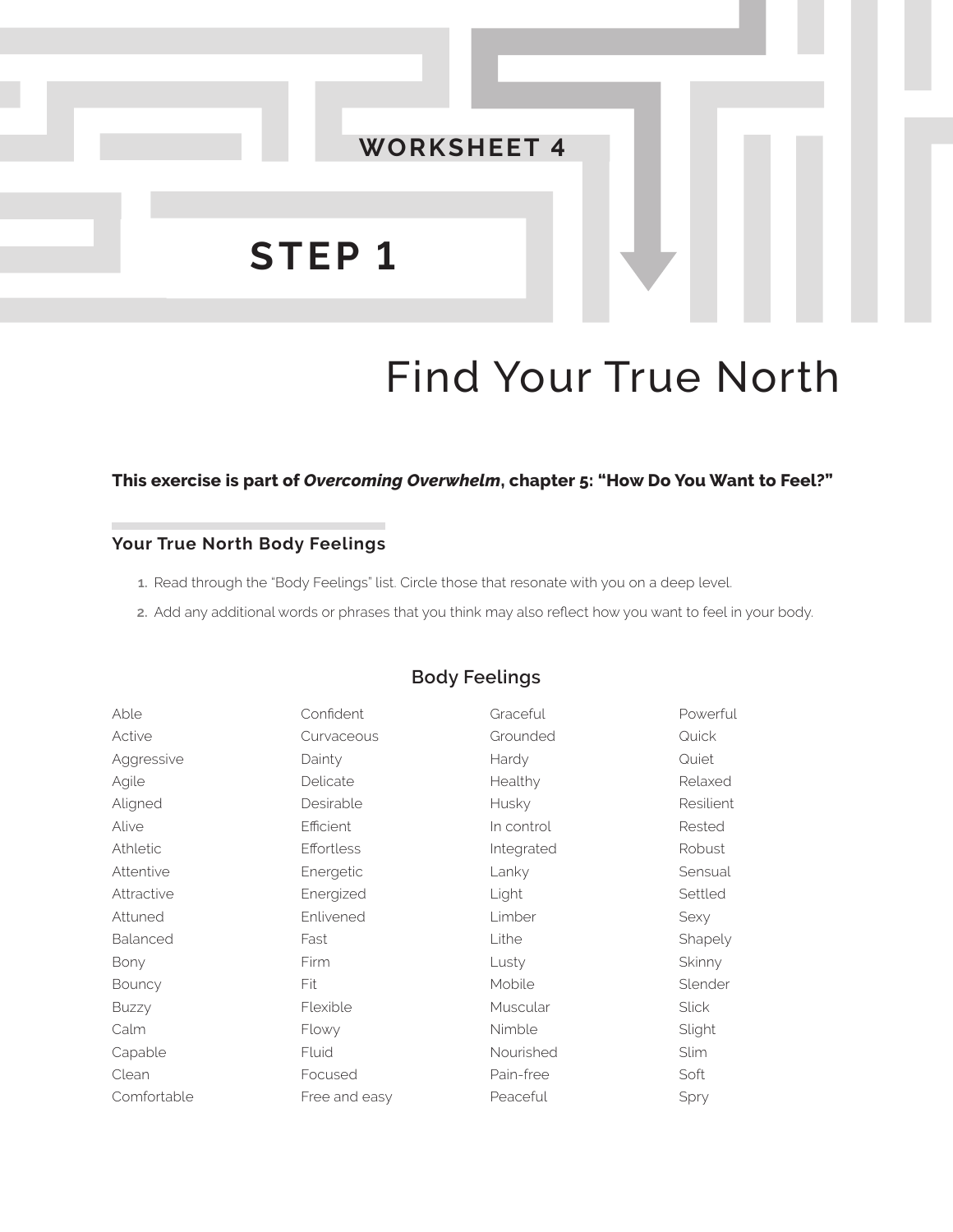| Strong   | Trim         | Vital   |  |
|----------|--------------|---------|--|
| Sturdy   | Unimpaired   | Waify   |  |
| Supple   | Unrestricted | Warm    |  |
| Thin     | Vibrant      | Whole   |  |
| Thriving | Virile       | Willowy |  |

- **3.** Add to your list any body feelings that you underlined in the "Imagine Your Perfect Day" exercise (see the "Exercises" section of chapter 5), if you haven't chosen these words already.
- **4.** As with your core values and emotional feelings words, if you have more than five or six words, you'll need to trim down your list. First, cross out any you feel are not as important as the others. Next, merge any terms that are similar by batching them into groups and choosing the one that best represents all of those terms. Or you can come up with a new word or phrase that encompasses the set (see example with the exercise "Define Your True North Values" in chapter 5).

## **Groups of Similar Words**

Continue this process of cutting and merging until you have **six to twenty** body feelings words. Write these out as a new list.